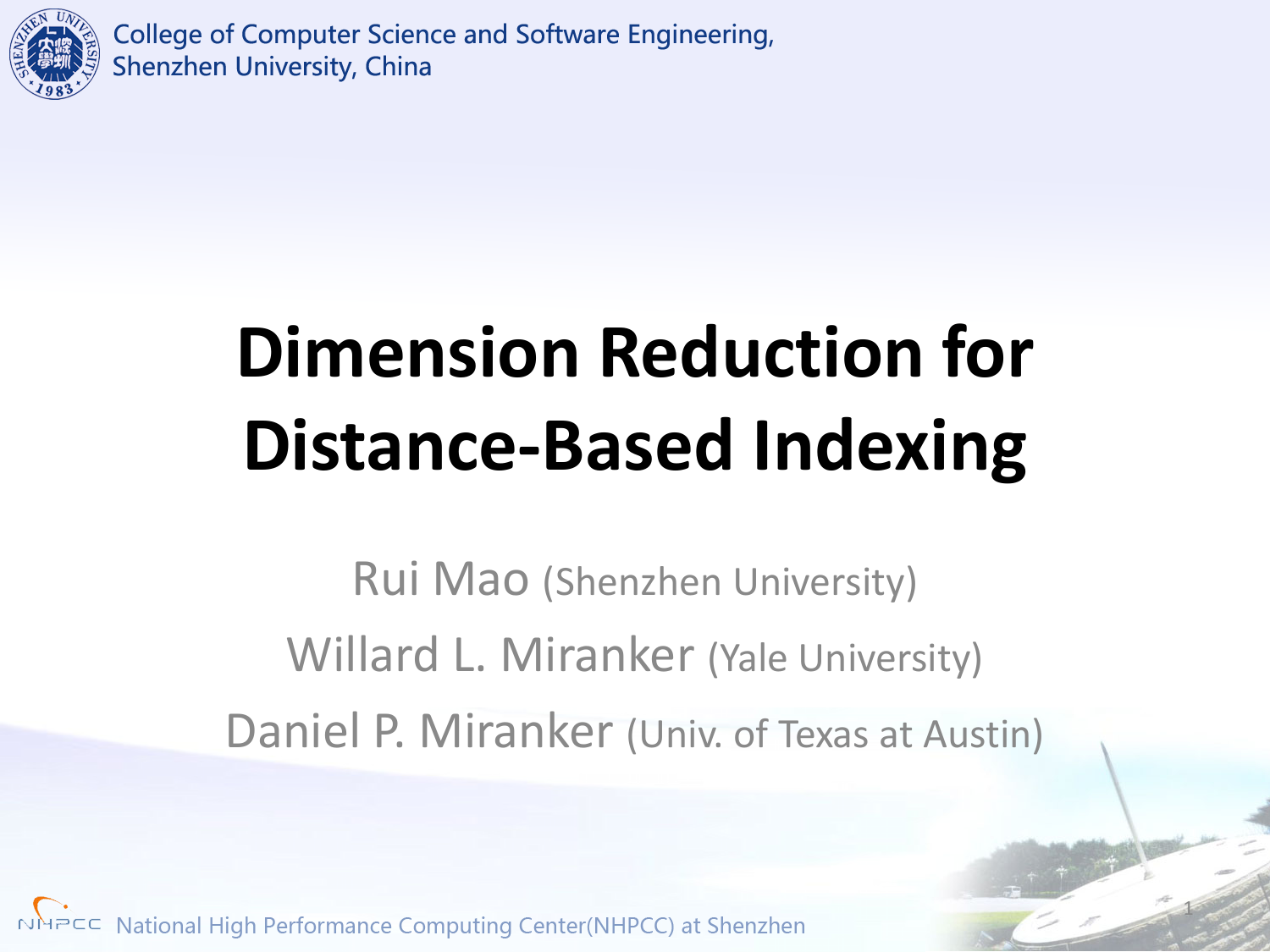

#### Motivation

# A theoretical framework for metric space indexing.

2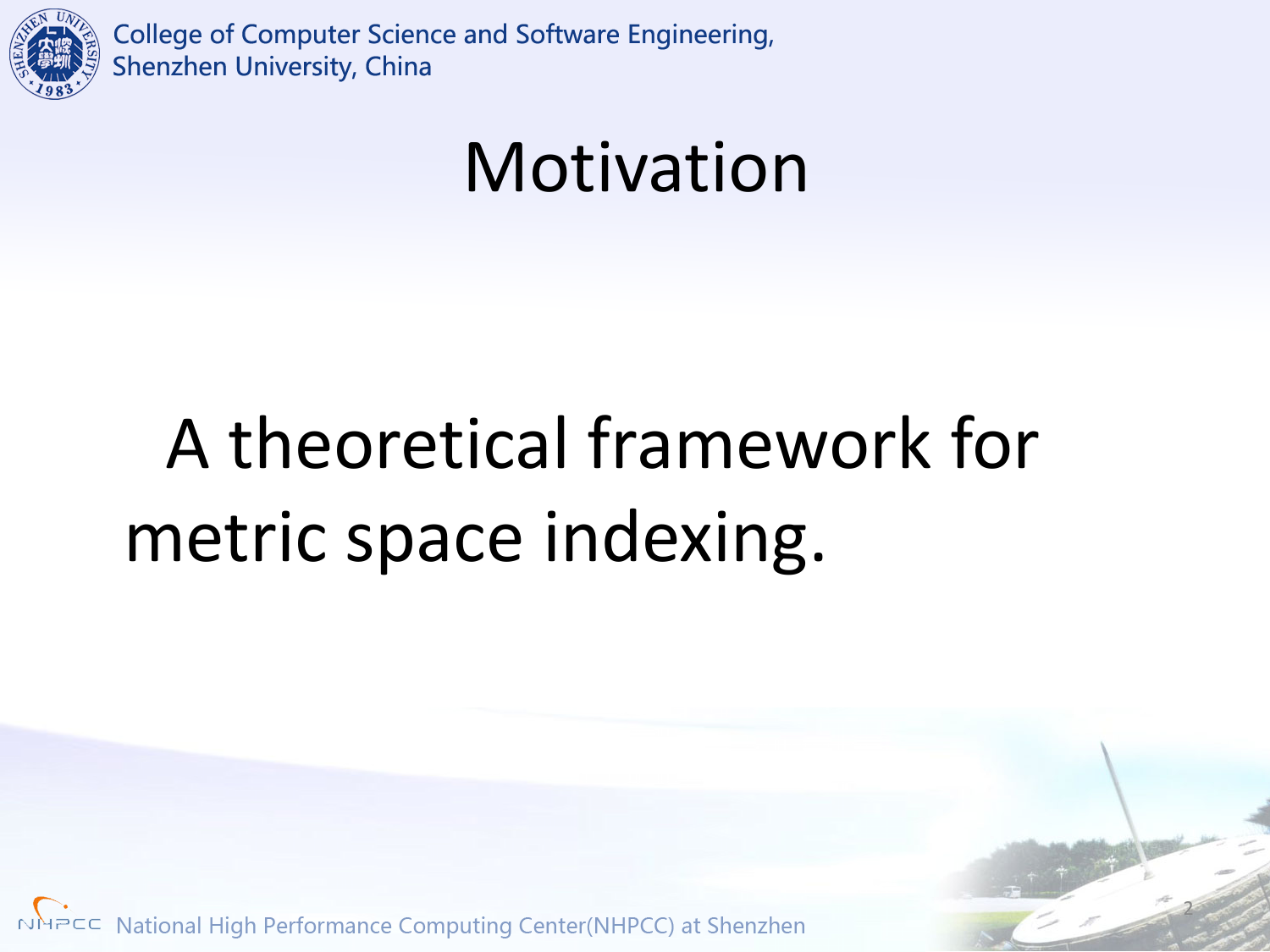

# **Outline**

3

- Pivot space model
- Dimension reduction for distance-based indexing
- PCA for distance-based indexing
- Empirical results
- Conclusions and future work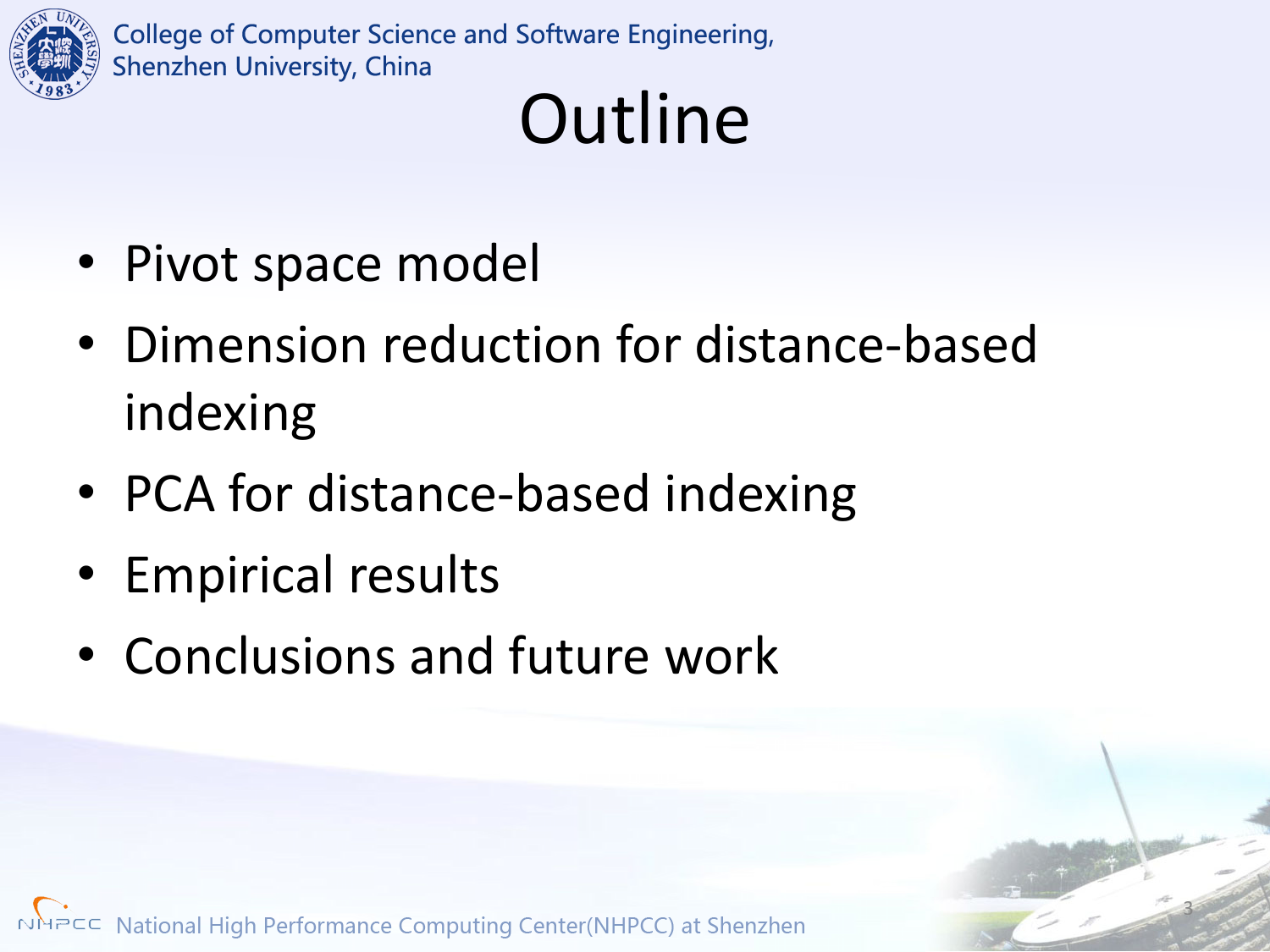

# **Outline**

- Pivot space model
	- General steps of distance-based indexing
	- Pivot space model
- Dimension reduction for distance-based indexing

4

- PCA for distance-based indexing
- Empirical results
- Conclusions and future work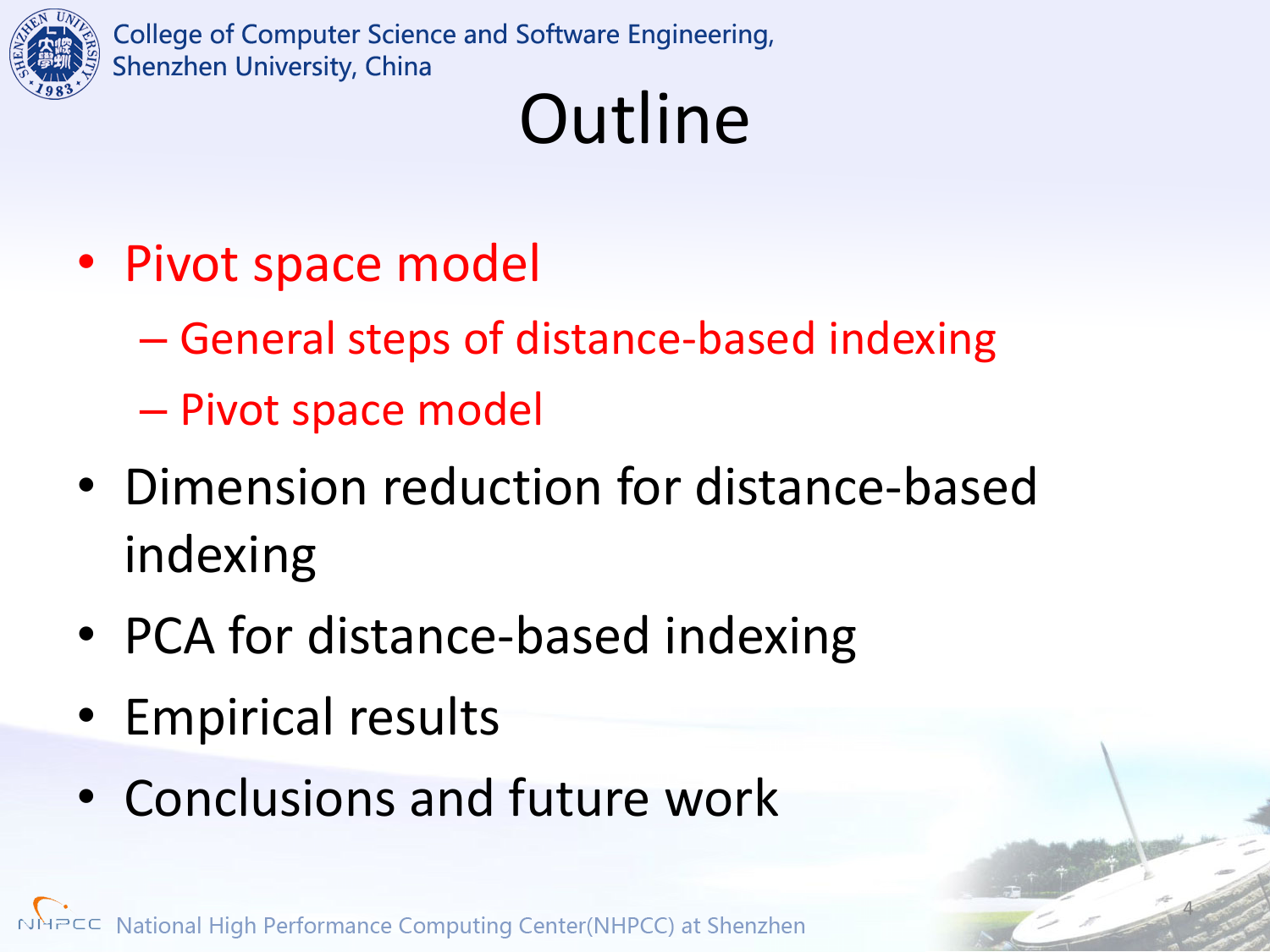

**College of Computer Science and Software Engineering,** 

# Shenzhen University, China<br>General steps of Distance-based

- Indexing 1. metric space  $\rightarrow$  R<sup>k</sup>
- 2. multi-dimensional indexing  $\rightarrow$  query cube
- 3. direct evaluation of cube



5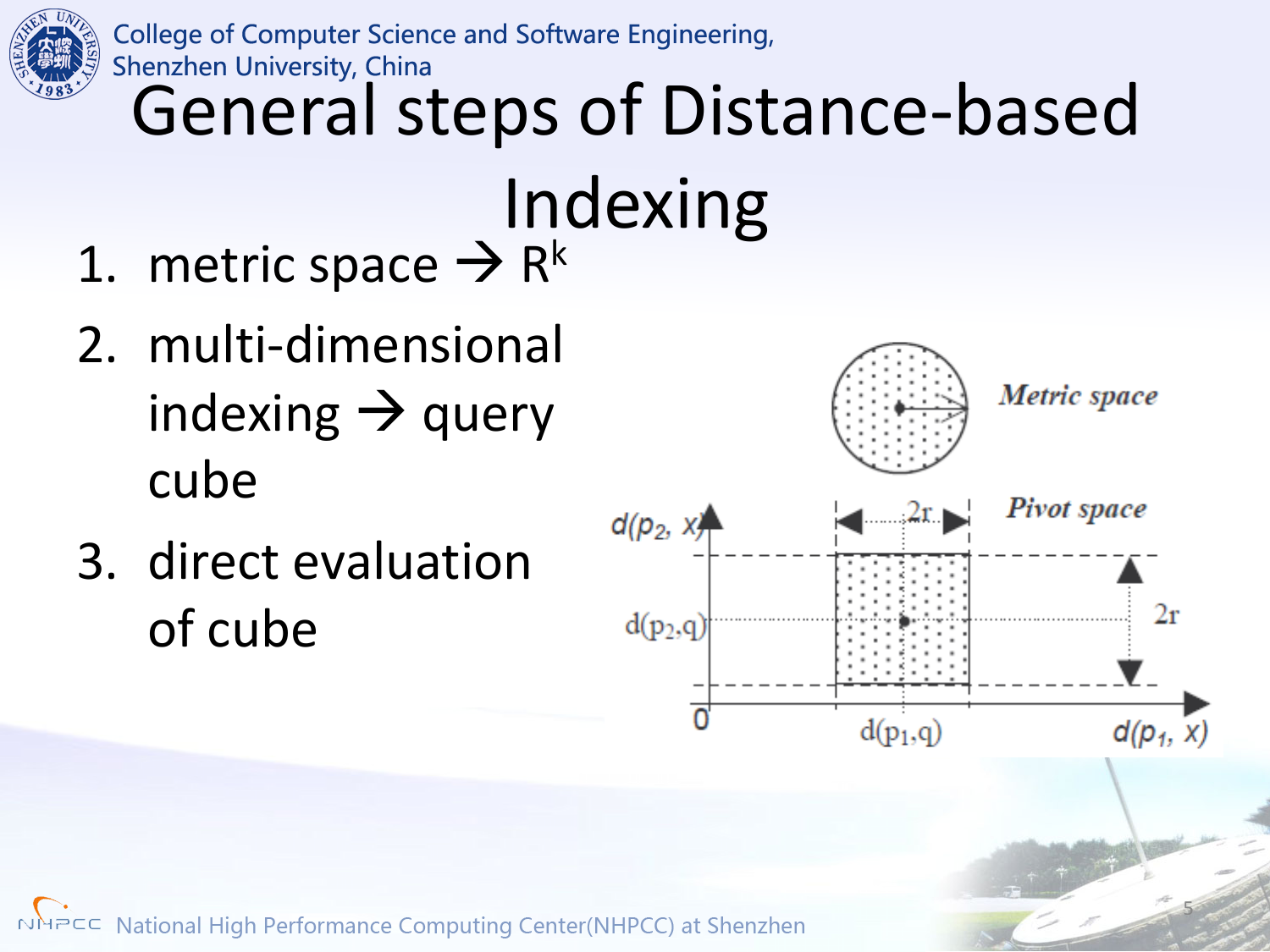

#### Pivot space model

• Pivot space F(S, P, d):

– For data set S, pivot set P, and distance d:

 $F_{P,d}(S) = \{x_p | x_p = F_{P,d}(x) = (d(x,p_1), ..., d(x,p_k)), x \in S\}.$ 

6

- Complete pivot space:  $P = S$
- Theorem 1:<br>F(S, P, d) = F(F(S, P, d), F(P, P, d), L<sup>∞</sup>)

 $-$  Metric space  $\rightarrow$  R<sup>n</sup>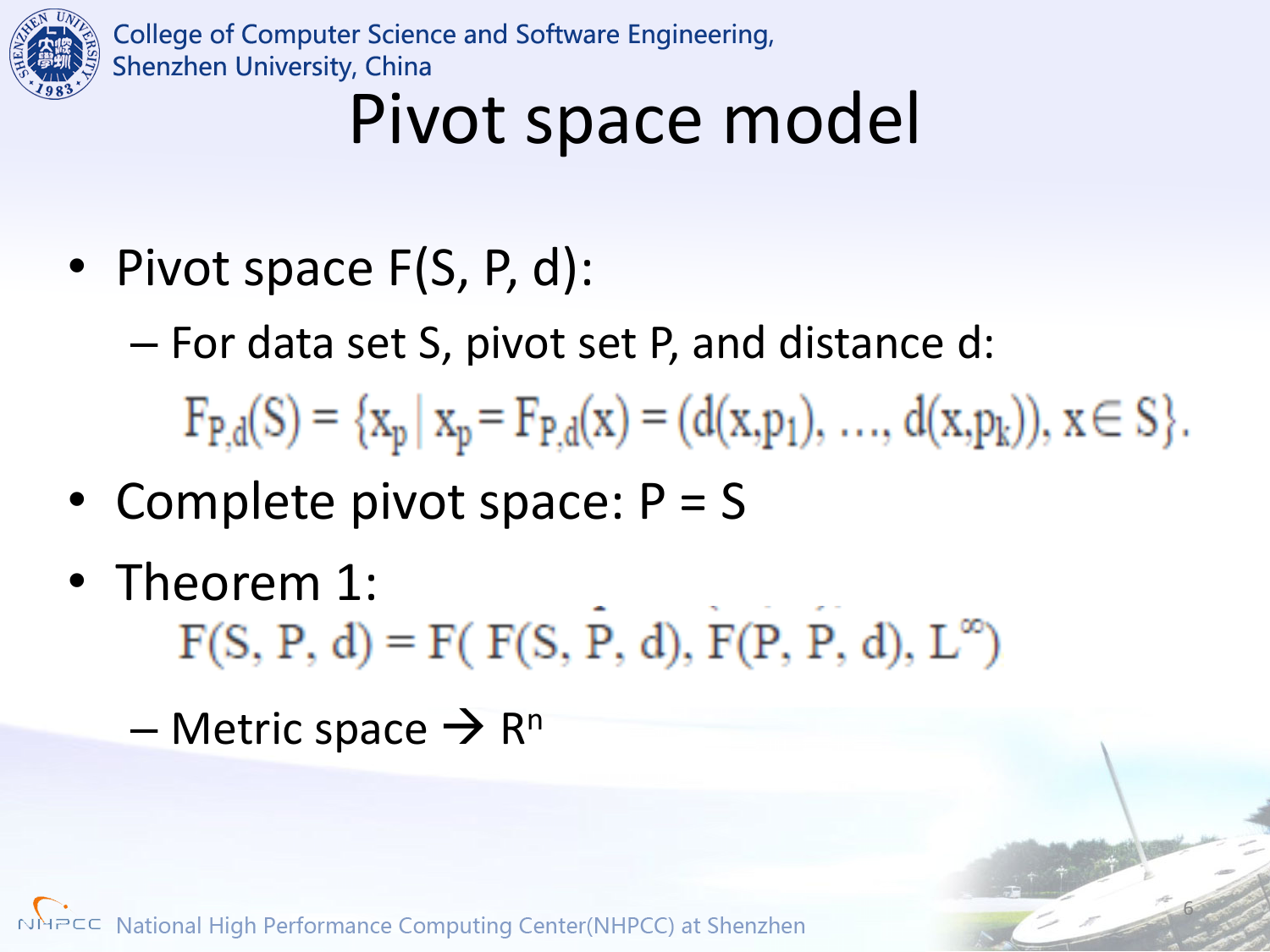

# **Outline**

- Pivot space model
- Dimension reduction for distance-based indexing
	- 1. answer queries directly in the complete pivot space?

7

- 2. dimension reduction for the complete pivot space?
- 3. why is pivot selection important?
- 4. how to select pivots?
- PCA in distance-based indexing
- Empirical results
- Conclusions and future work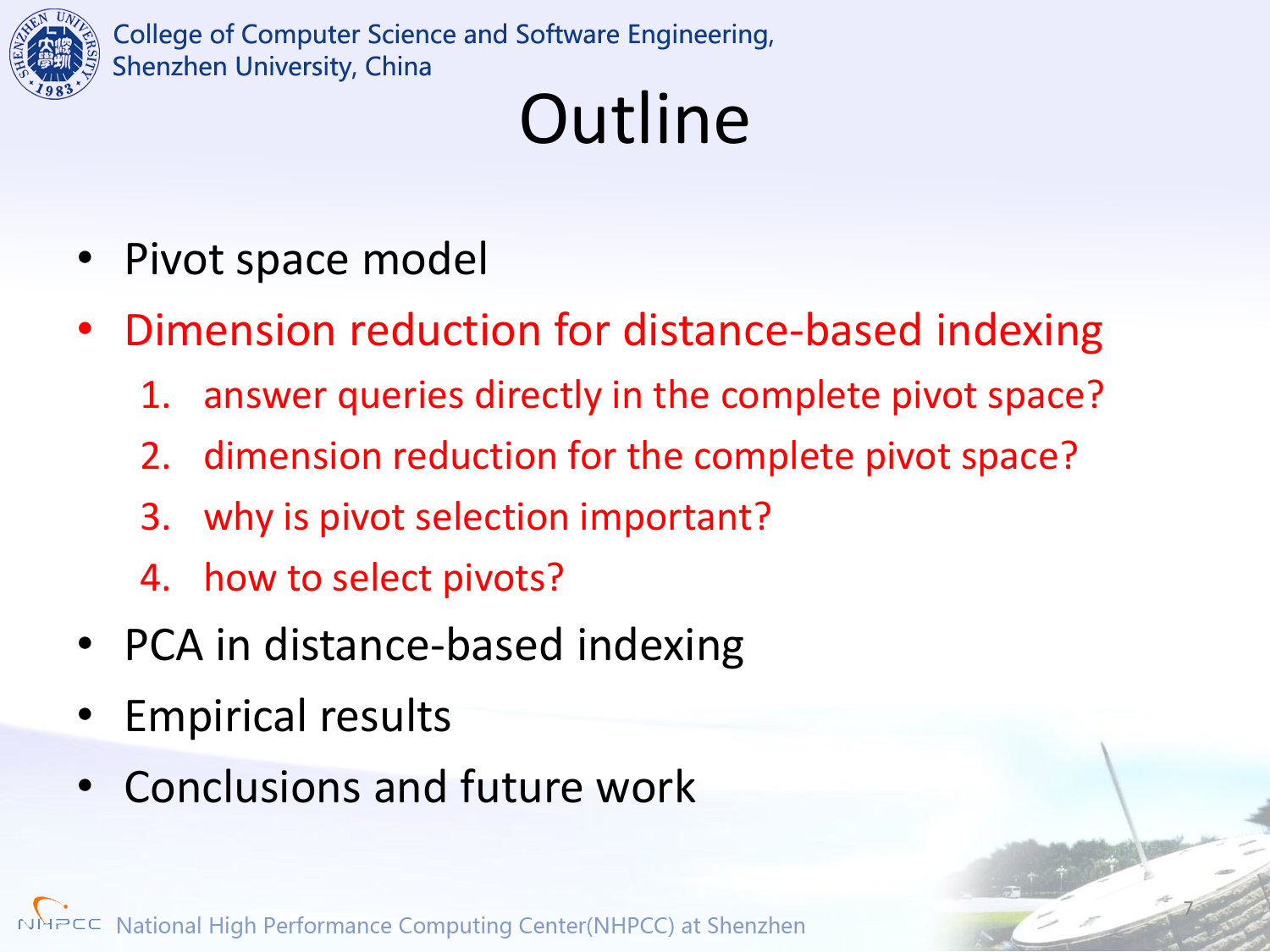

# 1. Answer queries directly in the complete pivot space?

**Theorem 2**: Evaluation of similarity queries in the complete pivot space degrades the query performance to linear scan.

8

• Dimension reduction is inevitable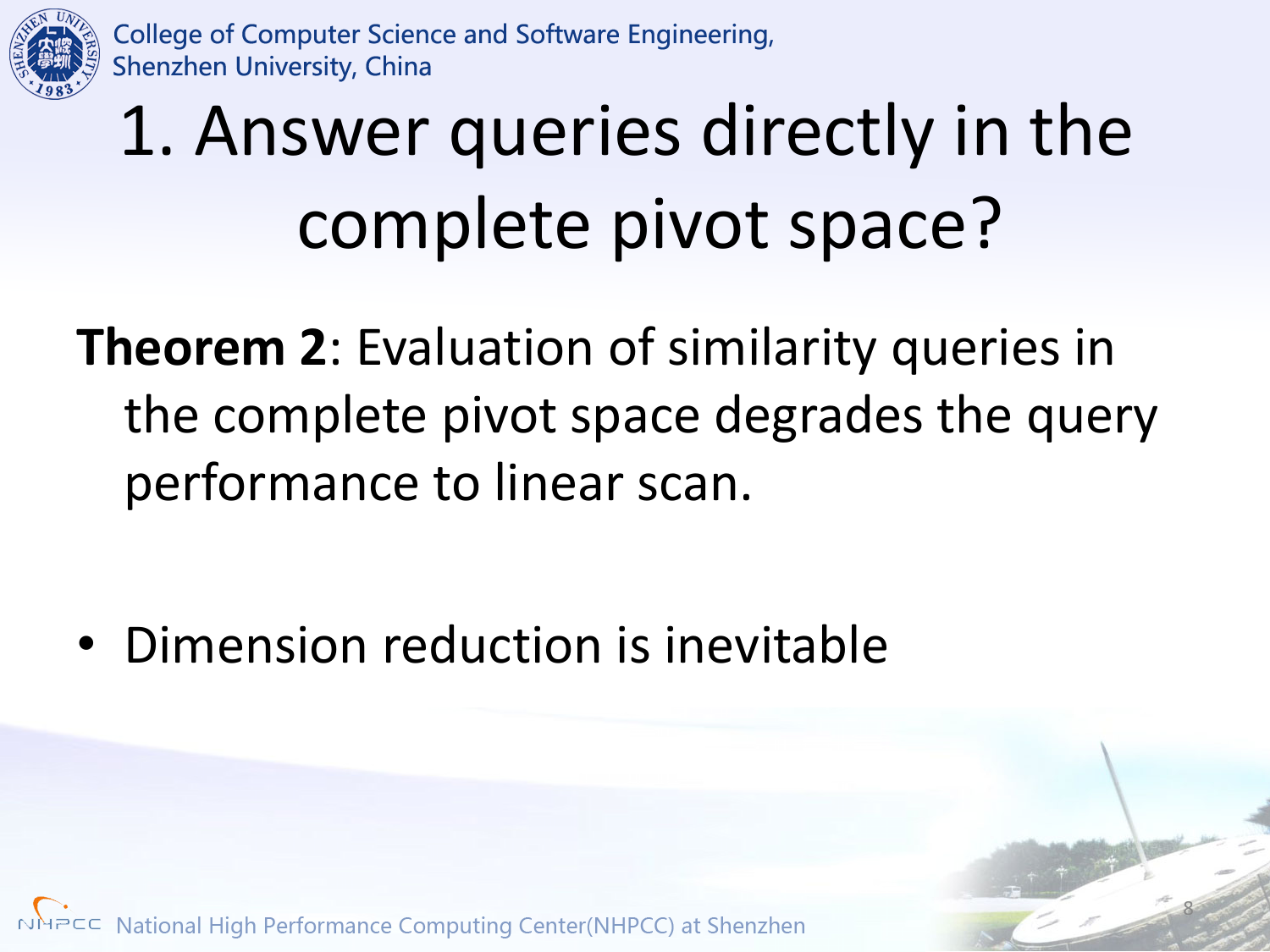

# 2. Dimension reduction for the complete pivot space?

**Theorem 3**: If a dimension reduction technique creates new dimensions based on all existing dimensions, evaluation of similarity queries degrades to a linear scan

• Pivot selection: select only existing dimensions

9

• Metric space indexing vs. high dimensional indexing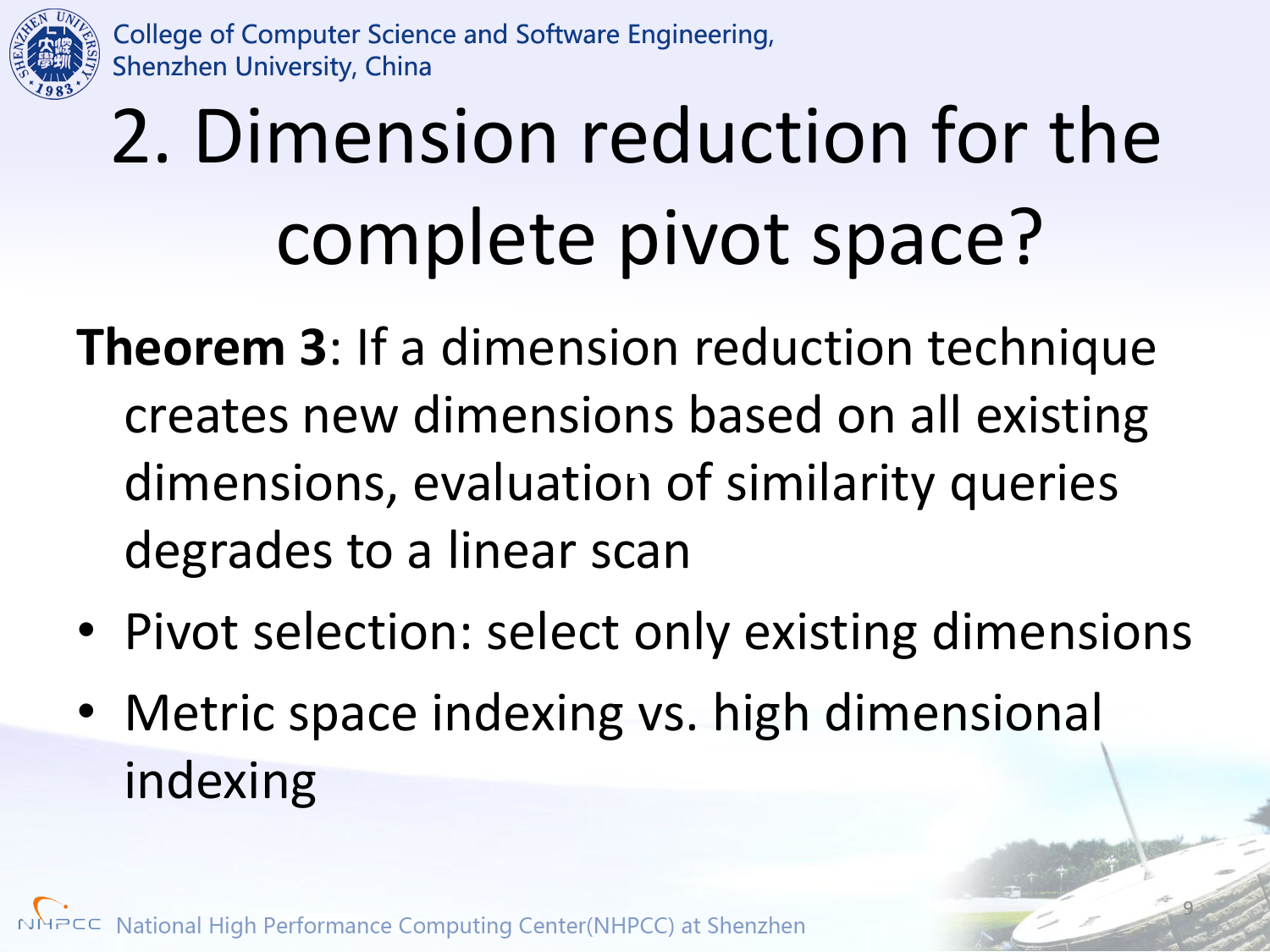

# 3. Why is pivot selection important?

• Building index tree: a process of information loss

10

– Information available to data partition is determined by pivot selection

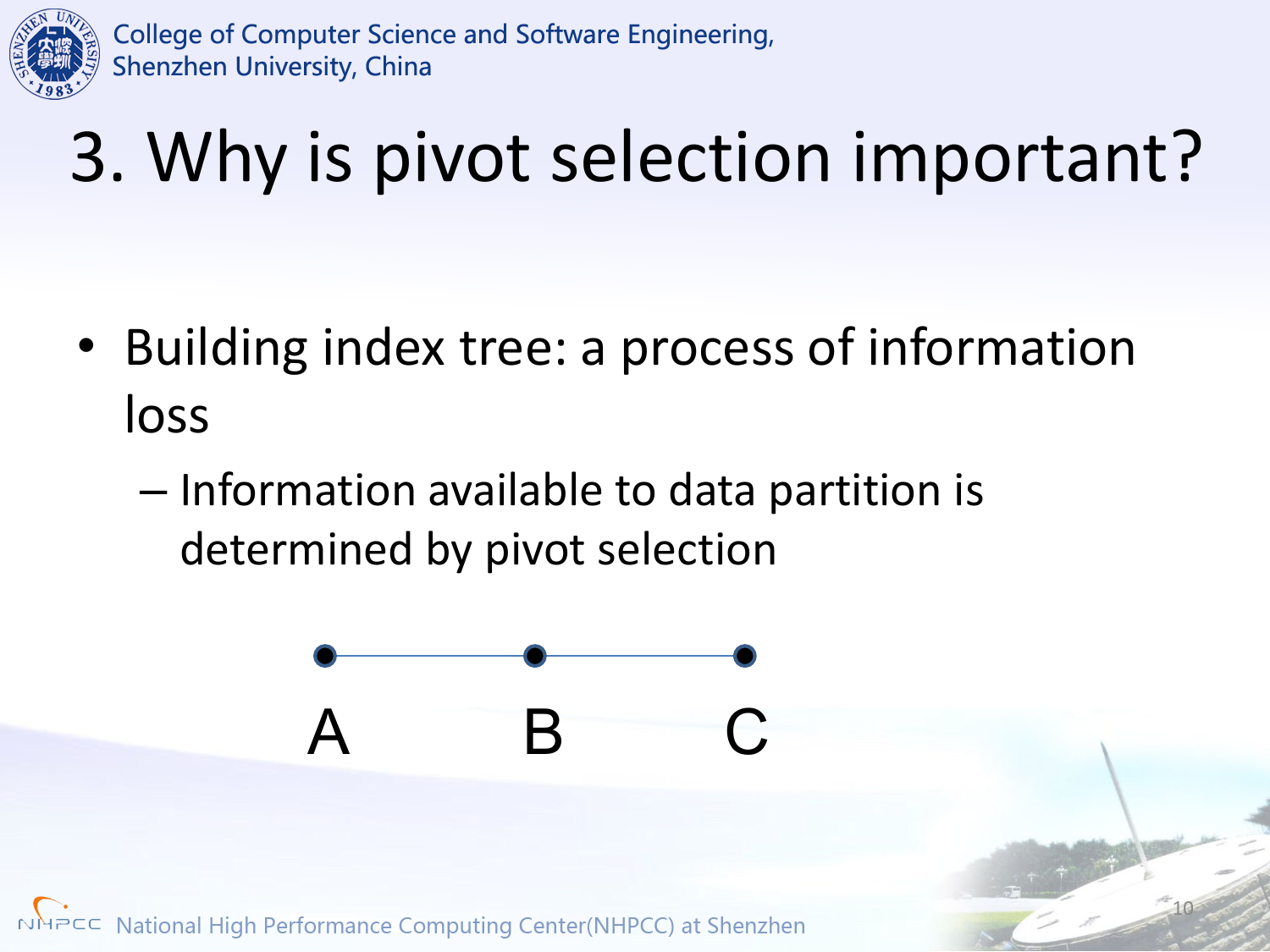

#### Example: 2-d pivot space



Pivots: opposite corners (0,0) and (1,1)

Pivots: neighboring corners (0,0) and (1,0)

11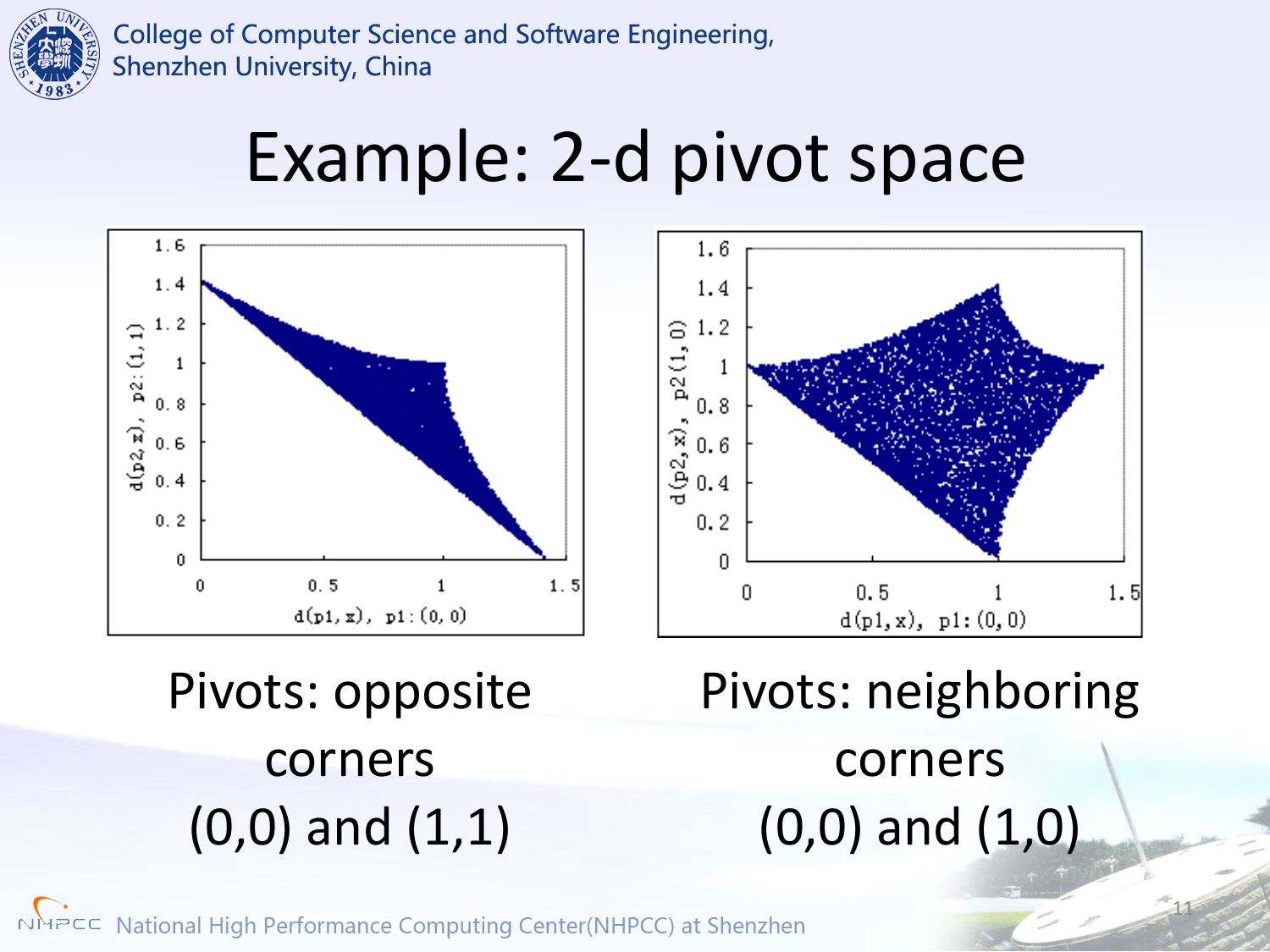

# 4. How to select pivots?

- **Heuristic**: for each new dimension, select the point with the largest projection on that new dimension in the pivot space.
	- $-$  Using of mathematical tools in  $\mathsf{R}^n$
	- Yet what is a good objective function for pivot selection?

12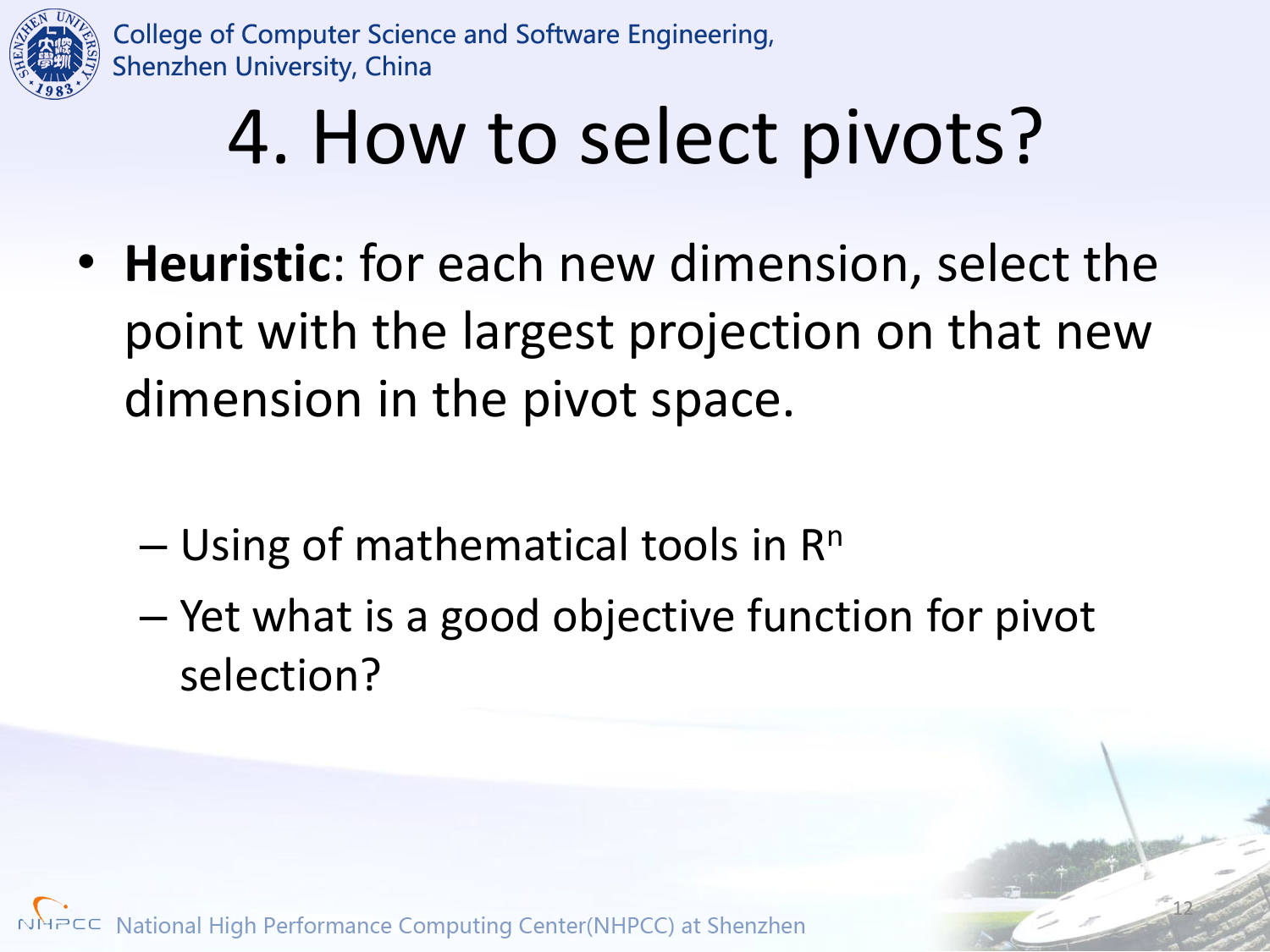

# **Outline**

13

- Pivot space model
- Dimension reduction for distance-based indexing
- PCA for distance-based indexing
	- Pivot selection
	- Estimate the intrinsic dimension
- Empirical results
- Conclusions and future work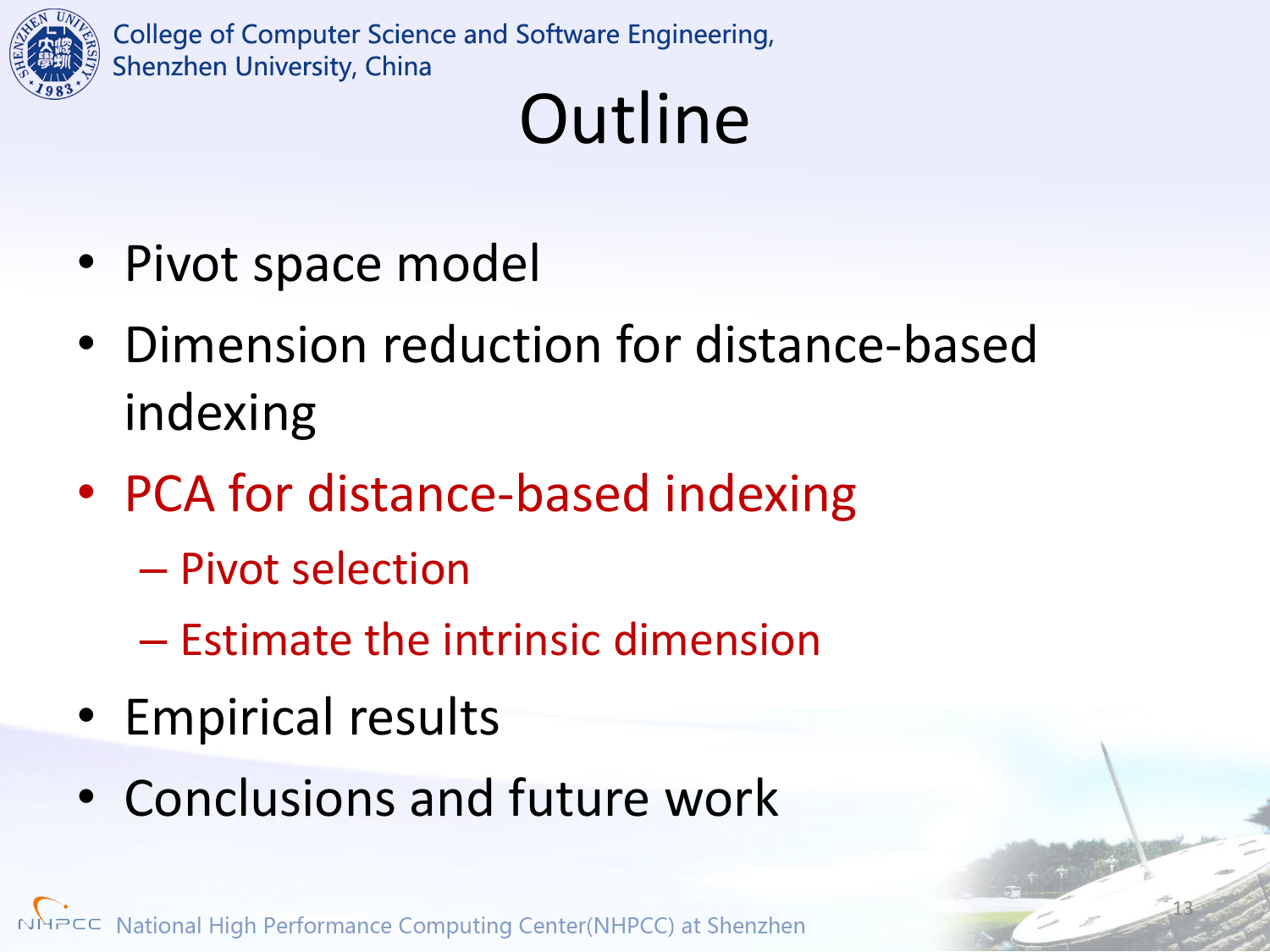

# PCA for pivot selection

- PCA for the complete pivot space.
- Apply the heuristic: for each PC, find the most similar dimension(point) in the complete pivot space
- Start with corners (farthest first traversal) as candidates

14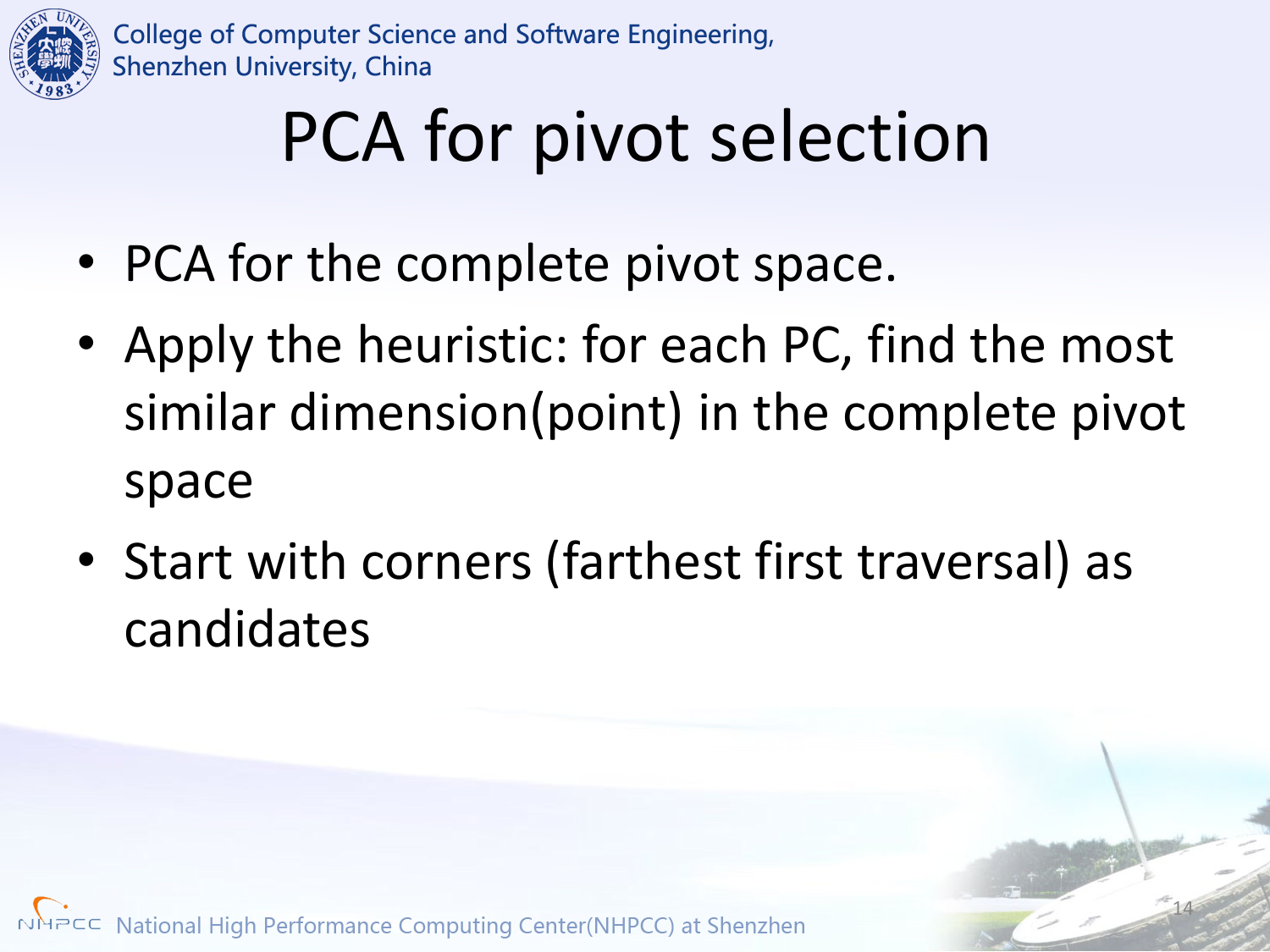

Estimate the intrinsic dimension

- 1. Pair wise distances<br> $\rho = \mu^2/2\sigma^2$
- 2.  $|Range(q,r)| \sim r^d$ 
	- Linear regression: log(|Range(q,r)|) and log(r)
- 3. Where eigenvalue changes the most:

 $-$  argmax<sub>i</sub> (λ<sub>i</sub> / λ<sub>i+1</sub>), 0.015  $\leq$ λ<sub>i+1</sub>  $\leq$ 0.035,

15

Yet how to define the intrinsic dimension?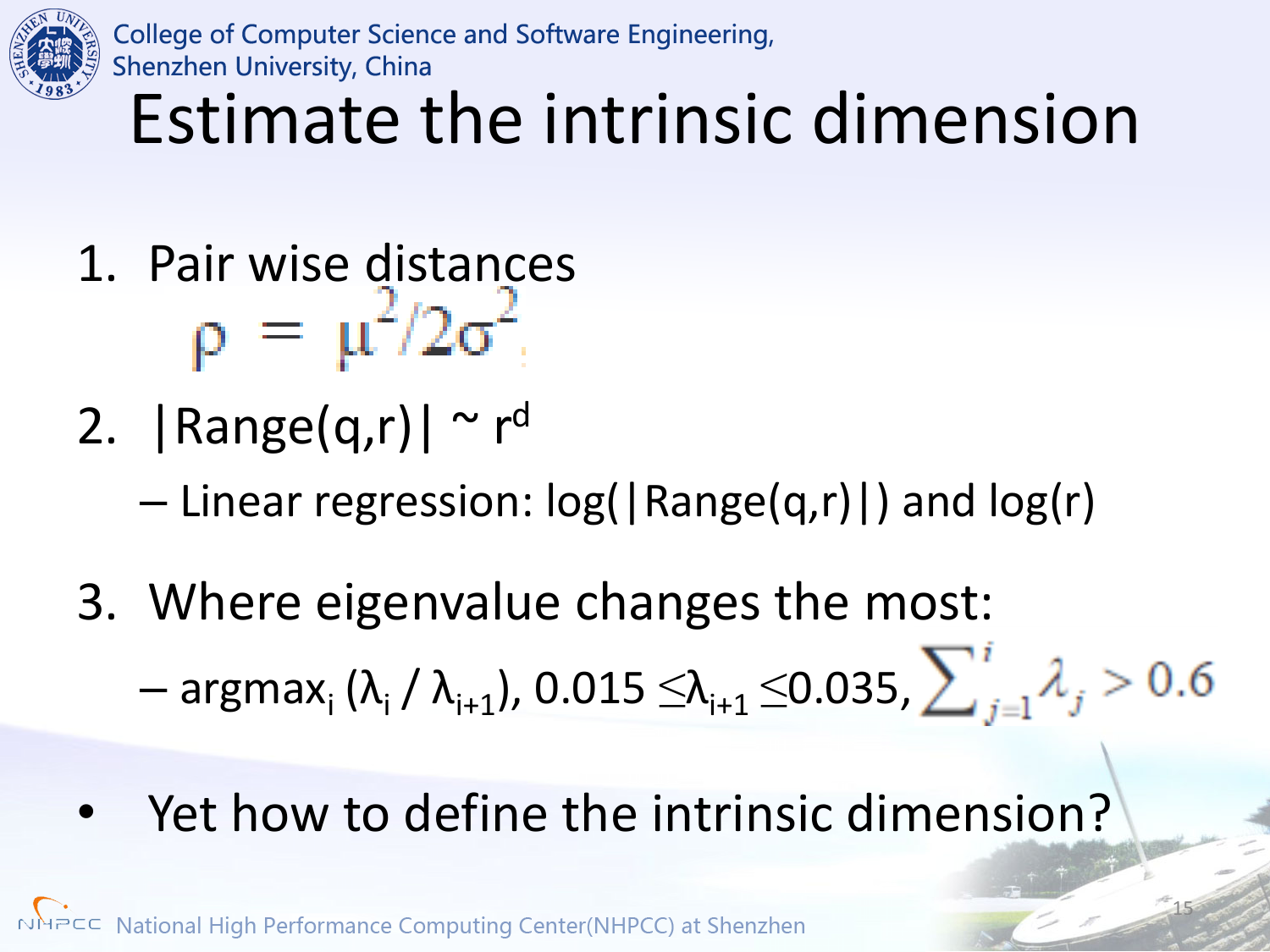

# **Outline**

16

- Pivot space model
- Dimension reduction for distance-based indexing
- PCA for distance-based indexing
- Empirical results
	- Query performance
	- intrinsic dimension
- Conclusions and future work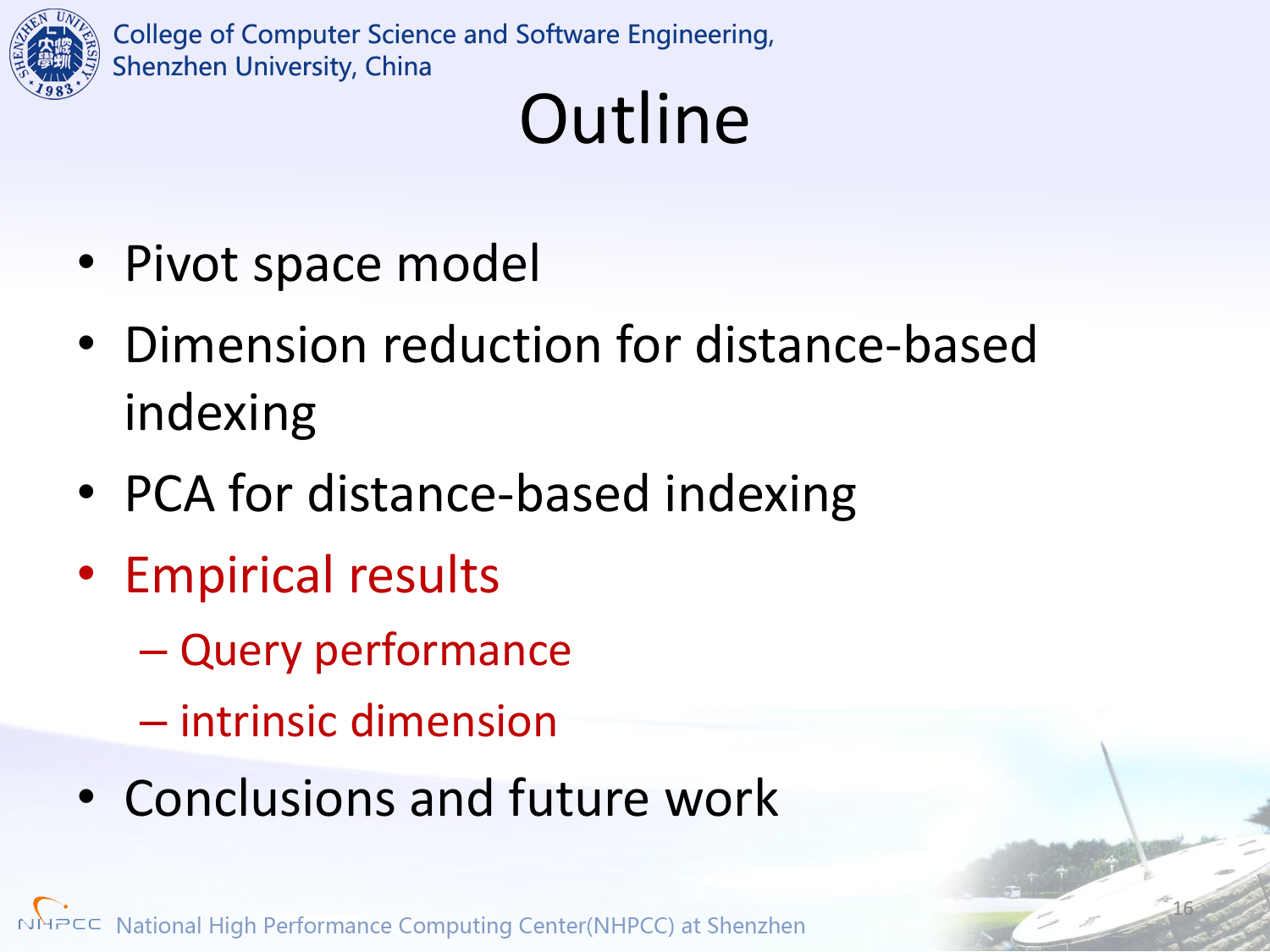

#### Query performance

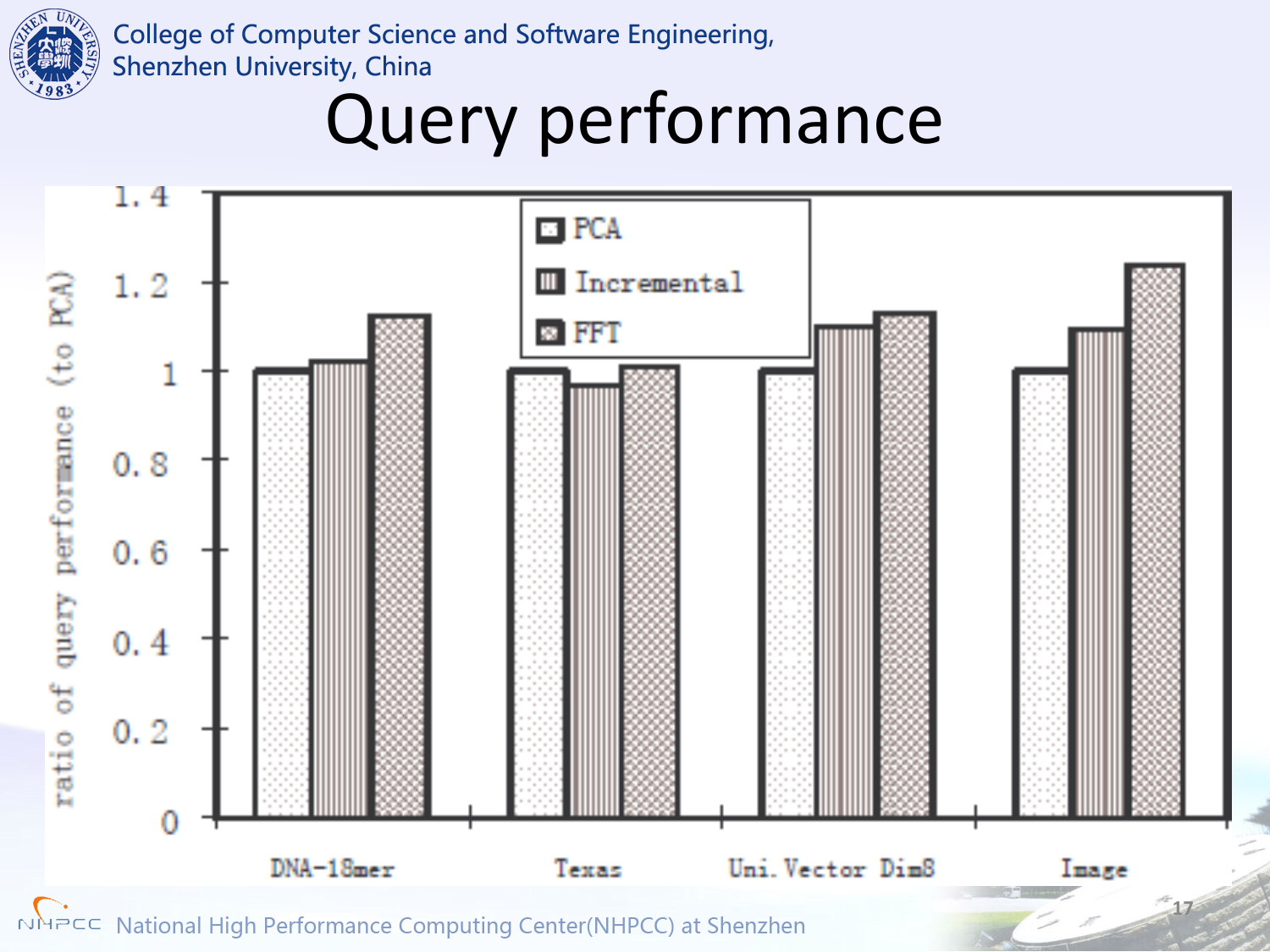

#### Intrinsic dimension

| Workload                | Domain<br>dimension | <b>Distance</b><br>oracle               | <b>Intrinsic dimension</b> |                    |                                          |
|-------------------------|---------------------|-----------------------------------------|----------------------------|--------------------|------------------------------------------|
|                         |                     |                                         | $\mu^2/2\sigma^2$          | regression         | $argmax_i(\lambda_i/\lambda_{i+1})$      |
| Vector<br>(uniform)     | $D=1-20$            | $\Gamma_\infty$                         | 1.72d - 1.81               | $0.73d + 0.88$     | $d+1$ ( $d\neq 3,4$ ), 4, 7 ( $d=3, 4$ ) |
|                         |                     | $\text{L}^1$                            | d                          | $0.75d + 0.84$     | $d+1$                                    |
|                         |                     | $L^2$                                   | $1.41d - 0.71$             | $0.78d - 0.72$     | $d+1$                                    |
| Vector<br>(exponential) | $D = 1 - 10$        | $\mathop{\hbox{\rm L}}\nolimits^\infty$ | $0.244d + 0.446$           | $0.676d + 0.62$    | $d+1$                                    |
|                         |                     | $L^1$                                   | $0.499d - 0.0006$          | $0.737d + 0.482$   | $d+1$                                    |
|                         |                     | $L^2$                                   | $0.427d + 0.113$           | $0.72d + 0.534$    | $d+1$                                    |
| Vector<br>(normal)      | $D = 1 - 10$        | $\Gamma_\infty$                         | $0.644d + 0.559$           | $0.858d + 0.325$   | $d+1$                                    |
|                         |                     | $L^1$                                   | $0.875d + 0.002$           | $0.863d + 0.32$    | $d+1$                                    |
|                         |                     | $L^2$                                   | $0.989d - 0.145$           | $0.872d + 0.305$   | $d+1$                                    |
| Texas                   | 2                   | $L^{\infty}/L^1/L^2$                    | 1.29 / 1.42 / 0.87         | 1.54 / 1.54 / 1.51 | 3                                        |
| Hawaii                  | 2                   | $L^{\infty}/L^1/L^2$                    | 0.31 / 0.26 / 0.36         | 1.47 / 1.45 / 1.44 | 2                                        |
| Protein q-gram          | $q = 6 - 18$        | Weighted edit distance                  | $2.46q + 2.32$             | $-0.08q + 4.16$    | $q+1$ ( $q<18$ ), 17 ( $q=18$ )          |
| $DNA q-gram$            | $q = 9 - 18$        | Hamming distance                        | $1.27q + 0.37$             | $0.14q + 2.52$     | $q+1$ ( $q<18$ ), 21 ( $q=18$ )          |
| Mass-spectra            | 40,000              | Fuzzy cosine distance                   | 0.62                       | 1.23               |                                          |
| Image                   | 66                  | Linear combination of L-norms           | 5.26                       | 4.85               | 5                                        |

 $18$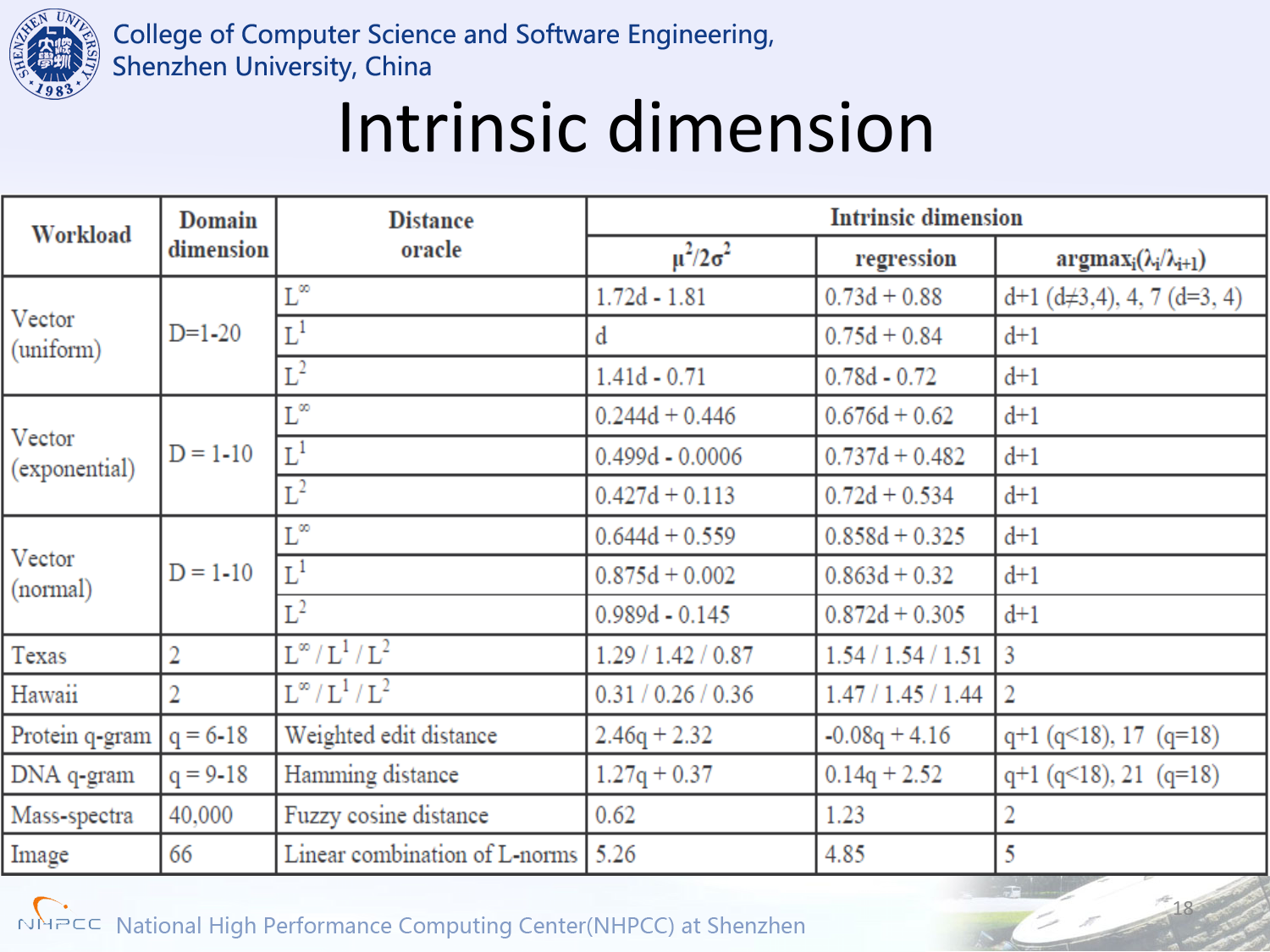

# **Outline**

19

- Pivot space model
- Dimension reduction for distance-based indexing
- PCA for distance-based indexing
- Empirical results
- Conclusions and future work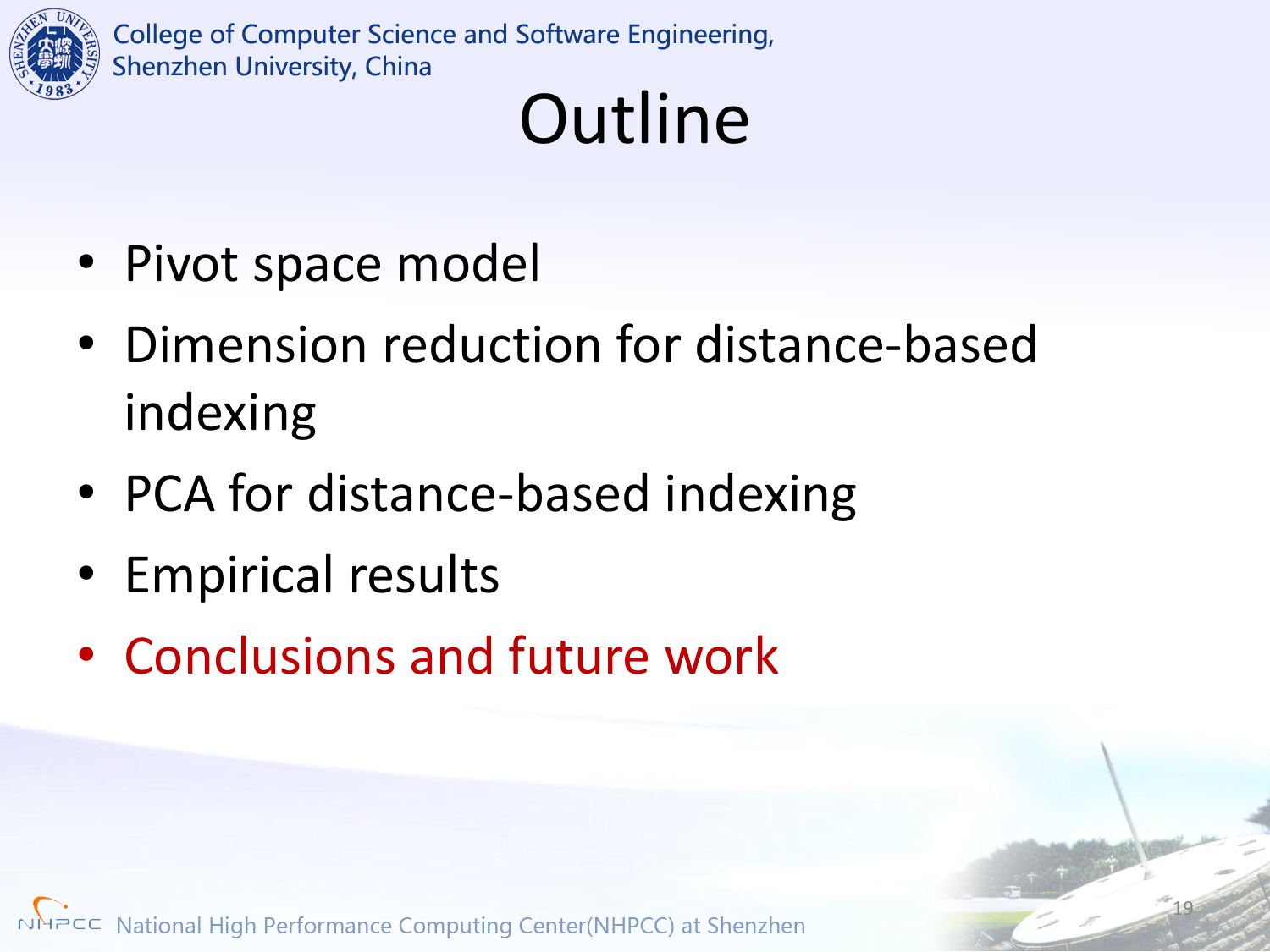

# Conclusions and future work

- Established a parallel between metric space indexing and high dimensional indexing
- More mathematical tools for pivot selection?
- Objective function of pivot selection?
- Pivot space model for data partition?
- Intrinsic dimension?
- Optimal num of pivots vs. intrinsic dimension?

20